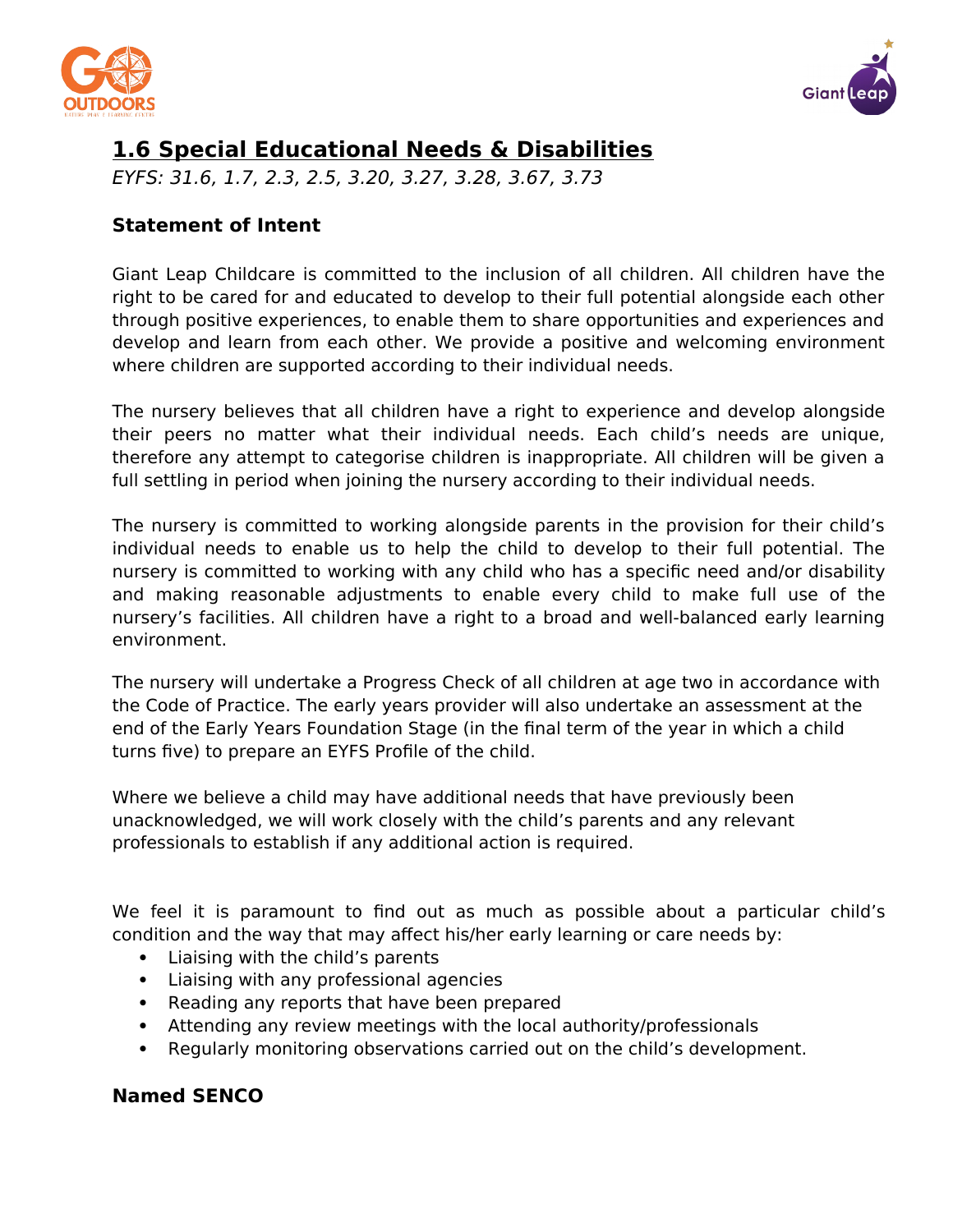Our named person for Special Education Needs & Disabilities Co-ordinator (SENDCO) is **Jade Taylor** and Deputy SENDCO **Rachael Whittaker**.

They work closely with all staff to make sure there are systems in place to plan, implement, monitor, review and evaluate the special educational needs policy of the nursery, always making sure plans and records are shared with parents.

This policy has been created with regard to:

- The SEND Code of Practice 2015
- Children and Families Act 2014 (Part 3)
- Equality Act 2010
- Working Together to Safeguard Children (2018)
- Keeping Schools Safe in Education (2019)
- EYFS

### **Aims**

We will:

- Recognise each child's individual needs and ensure all staff are aware of, and have regard for, the Special Educational Needs Code of Practice (England) on identification and assessment of any needs not being met by the universal service provided by the nursery
- Include all children and their families in our provision
- Provide well informed and suitably trained practitioners to help support parents and children with learning difficulties and/or disabilities
- Develop and maintain a core team of staff who are experienced in the care of children with additional needs and employ a Special Educational Needs & Disabilites Co-ordinator (SENCO) who is experienced in the care and assessment of children with additional needs. Staff will be provided with specific training relating to Special Educational Needs & Disabilities (SEND) and the SEN Code of Practice
- Identify the specific needs of children with learning difficulties and/or disabilities and meet those needs through a range of strategies
- Ensure that children who learn quicker, e.g. gifted and talented children are also supported
- Work in partnership with parents and other agencies in order to meet individual children's needs, including the health and education authorities, and seek advice, support and training where required
- Monitor and review our practice and provision and, if necessary, make adjustments, and seek specialist equipment and services if needed
- Ensure that all children are treated as equals and are encouraged to take part in every aspect of the nursery day according to their individual needs and abilities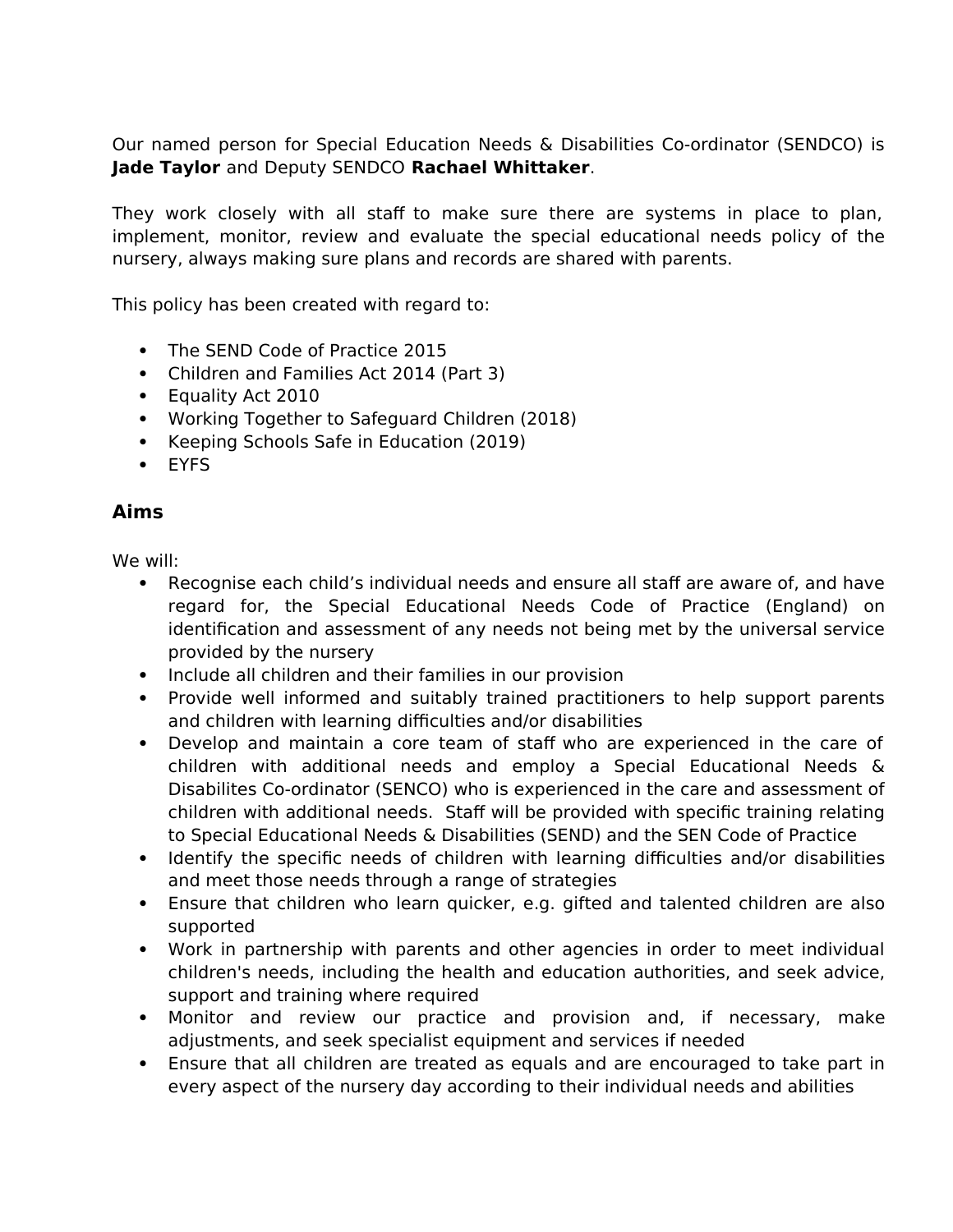- Promote positive images and role models during play experiences of those with additional needs wherever possible
- Celebrate diversity in all aspects of play and learning.

## **Methods**

We will:

- Designate a member of staff to be Special Educational Needs & Disabilities Coordinator (SENCO) and Deputy, and share their names with parents
- Provide information, showing how we provide for children with learning difficulties and/or disabilities and share this with staff, parents and other professionals
- Ensure that the provision for children with learning difficulties and/or disabilities is the responsibility of all members of staff in the nursery
- Ensure that our inclusive admissions practice includes equality of access and opportunity
- Ensure that our physical environment is as far as possible suitable for children and adults with disabilities
- Work closely with parents to create and maintain a positive partnership which supports their child(ren)
- Ensure that parents are informed at all stages of the assessment, planning, provision and review of their child's education
- Provide parents with information on sources of independent advice and support
- Liaise with other professionals involved with children with learning difficulties and/ or disabilities and their families, including transfer arrangements to other settings and schools. We work closely with the next care setting and meet with them to discuss the child's needs to ensure information exchange and continuity of care
- Provide a broad and balanced early learning environment for all children with learning difficulties and/or disabilities
- Provide differentiated activities to meet all individual needs and abilities
- Use a system of planning, implementing, monitoring, evaluating and reviewing Individual Targeted Learning Plans (TLP's) for children with learning difficulties and/or disabilities
- Review TLP's regularly and hold review meetings with parents at this time
- Use a system for keeping records of the assessment, planning, provision and review for children with learning difficulties and/or disabilities
- Provide resources (human and financial) to implement our SEN/disability policy
- Ensure the privacy of children with learning difficulties and/or disabilities when intimate care is being provided
- Use a Common Assessment Framework (CAF) were required, holding regular TAF (Team Around the Family) meetings.
- Provide in-service training for practitioners and volunteers
- Raise awareness of any specialism the setting has to offer, e.g. Makaton trained staff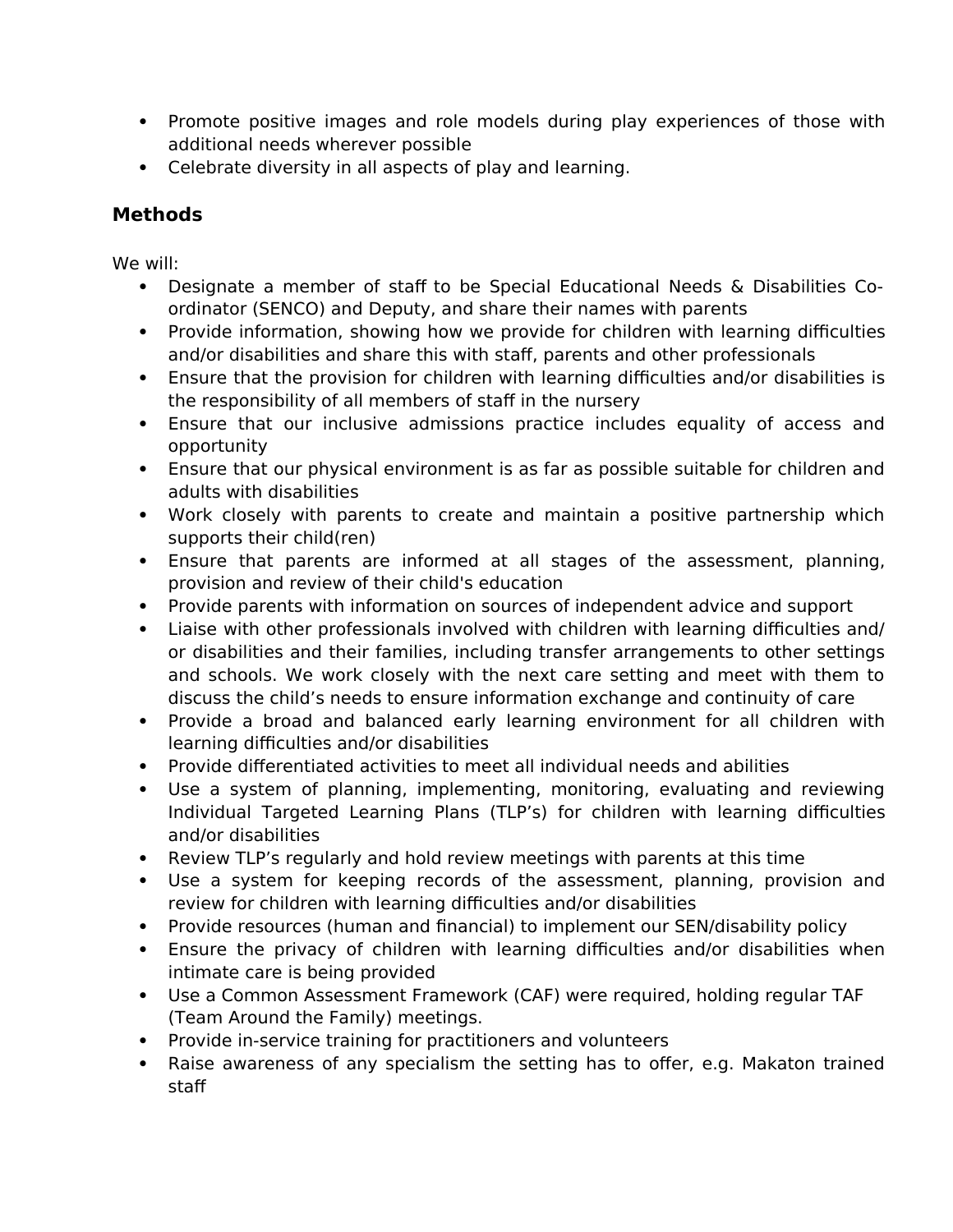- Ensure the effectiveness of our SEN/disability provision by collecting information from a range of sources e.g. TLP reviews, staff and management meetings, parental and external agencies' views, inspections and complaints. This information is collated, evaluated and reviewed annually
- Create individual folders for children requiring additional support, keeping information confidential and sharing were required.
- Provide a complaints procedure and make available to all parents in a format that meets their needs e.g. Braille, audio, large print, additional languages
- Monitor and review our policy annually.

## **Special Educational Needs and Disability (SEND) code of practice**

It is the duty of the nursery to carry out in the statutory guidance set in the Code of Practice (DfE 2015) to identify, assess and make provision for children's special educational needs. The Code of Practice recommends that our nursery should adopt a graduated approach to assessment. Good practice of working together with parents, and the observation and monitoring of children's individual progress, will help identify any child with special educational needs. Our nursery has identified a member of staff as a SENCO who will work alongside parents to assess the child's strengths and plan for future support. The SENCO will ensure that appropriate records are kept according to the Code of Practice.

### **Graduated Approach to Special Educational Needs Support**

The child is identified with special educational needs. The SENDCO, working alongside colleagues and parents, will assess and record the child's needs and provide a Targeted Learning Plan providing future support. This plan will be continually under review in consultation with the child and his/her parent(s). Children are only identified as having special educational needs if they do not make adequate progress once they have had all the intervention/adjustments and good quality personalised early years practice.

This is characterised by the involvement of external support services, usually requested by the SENDCO and colleagues in consultation with the child's parents. If the help given through the Graduated Approach is not sufficient to enable the child to progress satisfactorily, it may be necessary for the nursery, in consultation with the parents and any external agencies already involved, to request a statutory assessment towards an Education Health and Care Plan.

#### **Effective assessment of the need for early help**

Local agencies should work together to put processes in place for the effective assessment of the needs of individual children who may benefit from early help services. Children and families may need support from a wide range of local agencies. Where a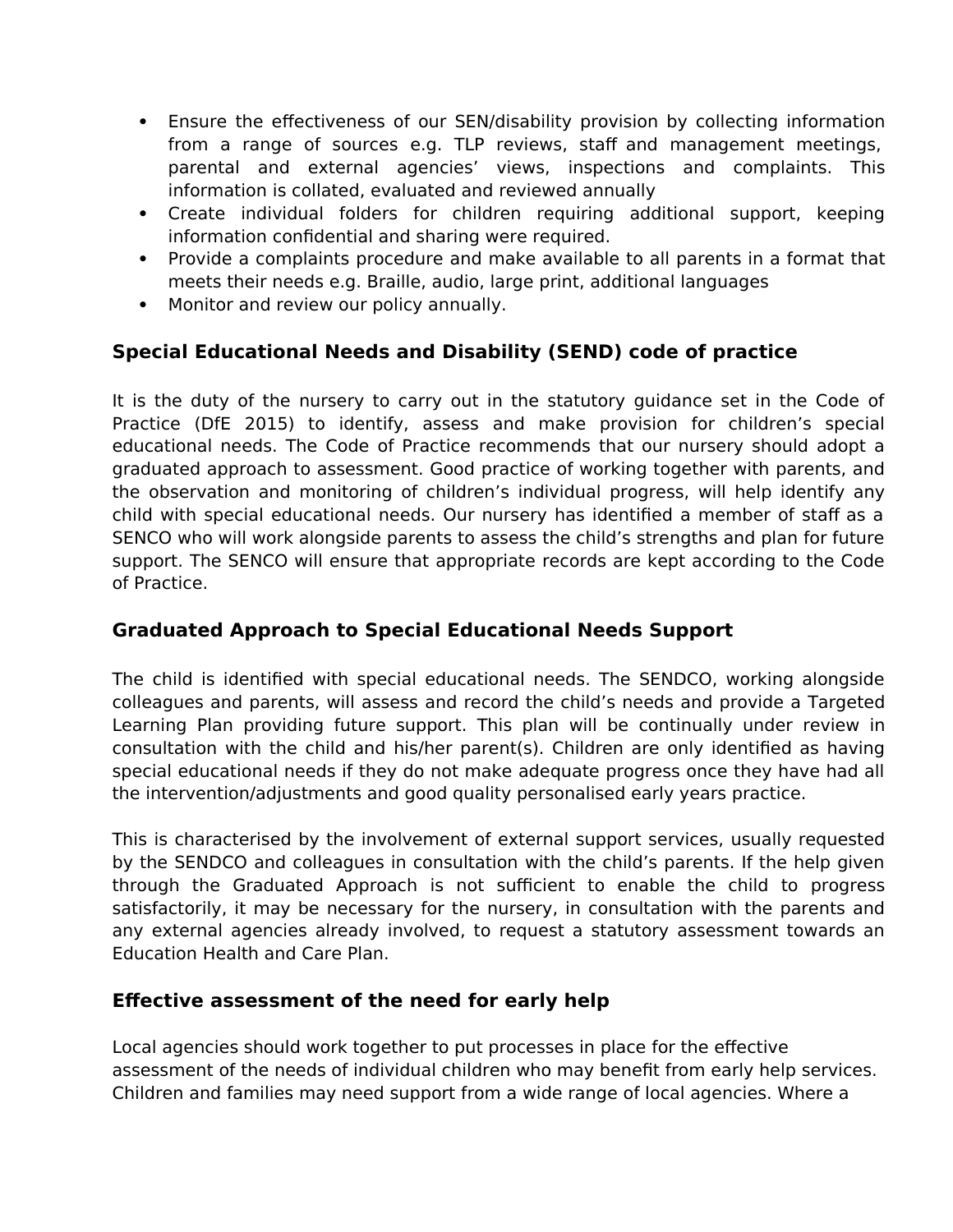child and family would benefit from coordinated support from more than one agency (e.g. education, health, housing, police) there should be an inter-agency assessment. These early help assessments, such as the Common Assessment Framework, should identify what help the child and family require to prevent needs escalating to a point where intervention would be needed via a statutory assessment under the Children Act 1989.

The early help assessment should be undertaken by a lead professional who should provide support to the child and family, act as an advocate on their behalf and coordinate the delivery of support services. The lead professional role could be undertaken by a General Practitioner (GP), family support worker, teacher, health visitor and/or special educational needs coordinator. Decisions about who should be the lead professional should be taken on a case by case basis and should be informed by the child and their family.

For an early help assessment to be effective:

- The assessment should be undertaken with the agreement of the child and their parents or carers. It should involve the child and family as well as all the professionals who are working with them;
- A teacher, GP, health visitor, early years' worker or other professional should be able to discuss concerns they may have about a child and family with a social worker in the local authority. Local authority children's social care should set out the process for how this will happen; and
- If parents and/or the child do not consent to an early help assessment, then the lead professional should make a judgement as to whether, without help, the needs of the child will escalate. If so, a referral into local authority children's social care may be necessary.

If at any time it is considered that the child may be a child in need as defined in the Children Act 1989, or that the child has suffered significant harm, or is likely to do so, a referral should be made immediately to local authority children's social care. This referral can be made by any professional. Working together to safeguard children 2018

## **Graduated Approach**

We follow the SEND Code of Practice (2015) recommendation that, in addition to the formal checks above, nurseries should adopt a graduated approach to assessment and planning, led and coordinated by a SENDCO. Good practice of working together with parents, and the observation and monitoring of children's individual progress, will help identify any child with special educational needs or disability. This graduated approach will be led and coordinated by the SENDCO and appropriate records will be kept according to the Code of Practice.

#### **Assess**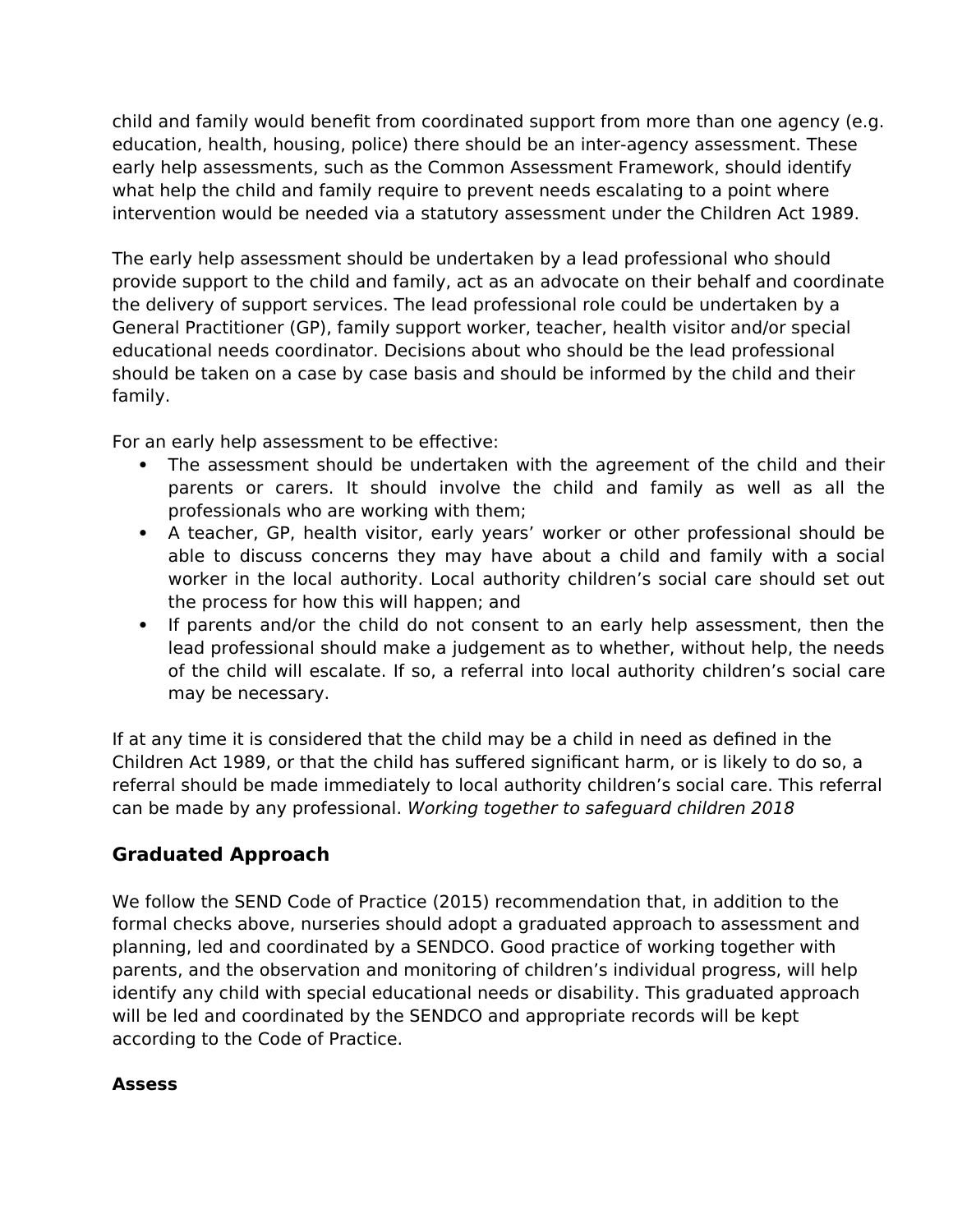In identifying a child as needing SEN support, the key person, working with the SENDCO and the child's parents, will carry out an analysis of the child's needs. This initial assessment will be reviewed regularly to ensure that support is matched to need. Where there is little or no improvement in the child's progress, more specialist assessment may be called for from specialist teachers or from health, social services or other agencies beyond the setting. Where professionals are not already working with the setting, the SENDCO will contact them, with the parents' agreement.

#### **Plan**

Where it is decided to provide SEN support, and having formally notified the parents, the key person and the SENDCO, in consultation with the parent, will agree the outcomes they are seeking, the interventions and support to be put in place, the expected impact on progress, development or behaviour, and a clear date for review. Plans will take into account the views of the child.

The support and intervention provided will be selected to meet the outcomes identified for the child, based on reliable evidence of effectiveness, and provided by practitioners with relevant skills and knowledge. Any related staff development needs should be identified and addressed. Parents will be involved in planning support and, where appropriate, in reinforcing the provision or contributing to progress at home.

#### **Do**

The child's key person will be responsible for working with the child on a daily basis. With support from the SENDCO, they will oversee the implementation of the intervention agreed as part of SEN support. The SENDCO will support the key person in assessing the child's response to the action taken, in problem solving and advising on the effective implementation of support.

#### **Review**

The effectiveness of the support and its impact on the child's progress will be reviewed in line with the agreed date. The impact and quality of the support will be evaluated by the key person and the SENDCO in full consultation with the child's parents and taking into account the child's views. Information will be shared with parents about the impact of the support provided.

Assess - The key person works with the setting SENDCO and the child's parents and brings together all the information, then analyses the child's needs.

Plan - The key person and the SENDCO will agree, in consultation with the parent, the outcomes they are seeking for the child, the interventions and support to be put in place, the expected impact on progress, development and behaviour and finally a date for review.

Do - The child's key person implements the agreed interventions or programmes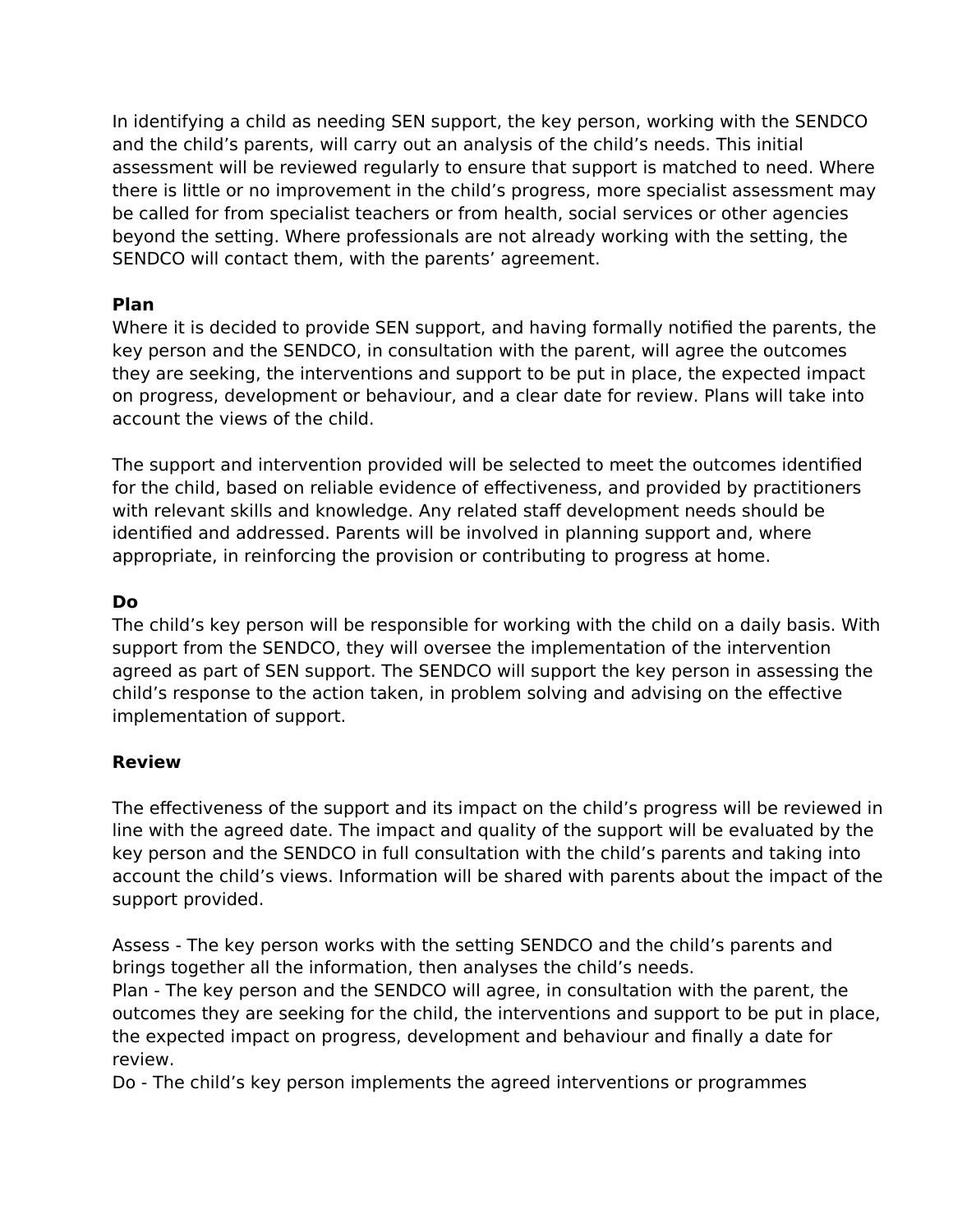Review - On the agreed date, the key person and SENDCO working with the child's parents, and taking into account the child's views, will review the effectiveness of the support and the impact of the support on the child's progress. They will then evaluate the impact and quality of support on the child.

## **Education and Health Plan (EHC)**

Some children and young people may require an EHC needs assessment in order to decide whether it is necessary to develop an EHC plan. The purpose of an EHC plan is to make adjustments and offer support to meet the special educational needs of the child, to secure the best possible outcomes for them across education, health and social care. The local authority will conduct the EHC needs assessment and take into account a wide range of evidence, including

- evidence of the child's developmental milestones and rate of progress
- information about the nature, extent and context of the child's SEN
- evidence of the action already being taken by us as the early years provider to meet the child's SEN
- evidence that, where progress has been made, it has only been as the result of much additional intervention and support over and above that which is usually provided
- evidence of the child's physical, emotional and social development and health needs, drawing on relevant evidence from clinicians and other health professionals and what has been done to meet these by other agencies.

We will then work with the local authority and other bodies to ensure that the child receives the support they need to gain the best outcomes.

## **Common Assessment Framework (CAF)**

The CAF is a four-step process whereby practitioners can identify a child's or young person's needs early, assess those needs holistically, deliver coordinated services and review progress. The CAF is designed to be used when

- a practitioner is worried about how well a child or young person is progressing (e.g. concerns about their health, development, welfare, behaviour, progress in learning or any other aspect of their wellbeing)
- a child or young person, or their parent/carer, raises a concern with a practitioner
- a child's or young person's needs are unclear, or broader than the practitioner's service can address.

The process is entirely voluntary and informed consent is mandatory, so families do not have to engage and if they do they can choose what information they want to share. Children and families should not feel stigmatised by the CAF; indeed they can ask for a CAF to be initiated.